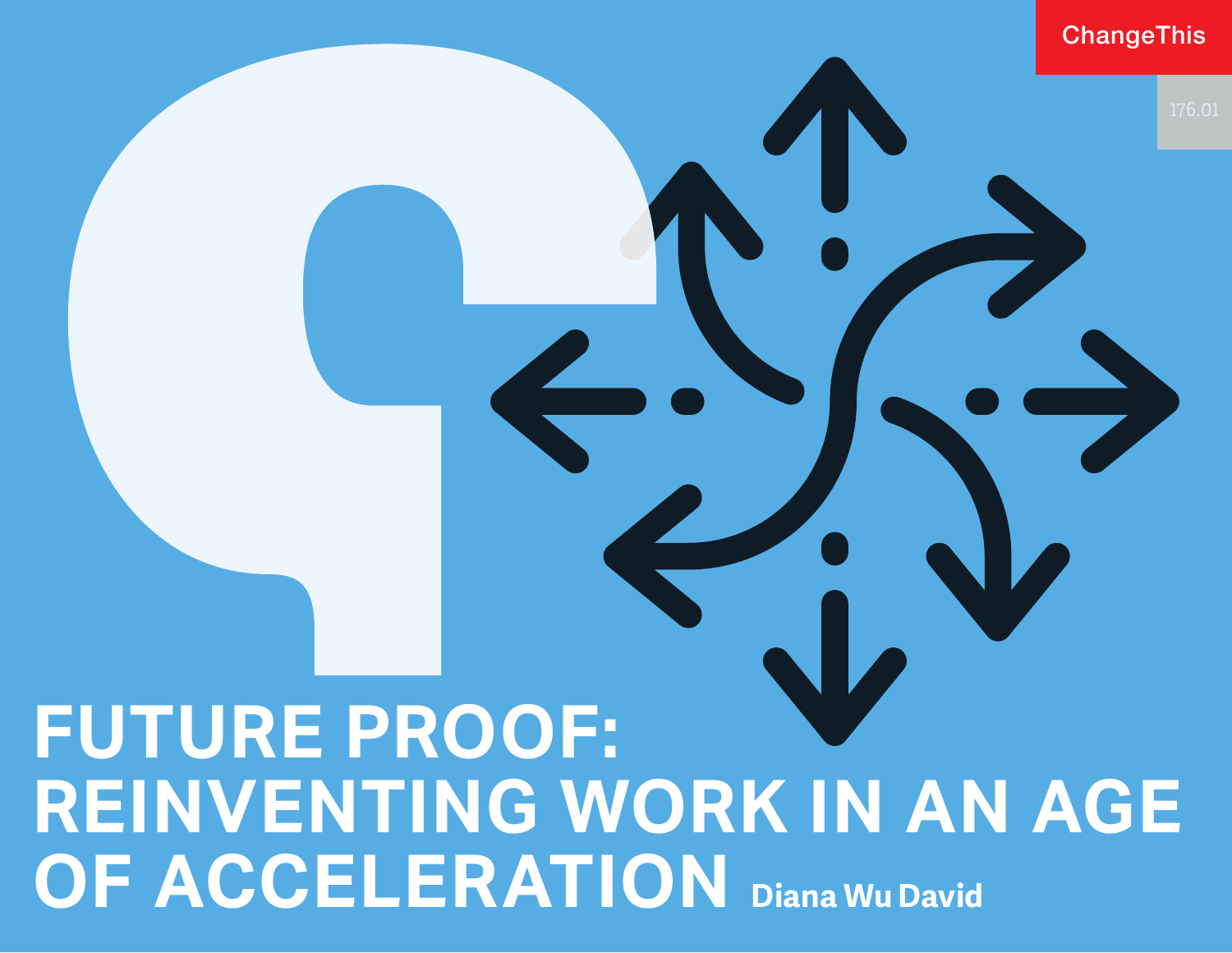55 years old and retirement age is 60. I worked hard to get here but I'm not sure what I need to do to best prepare myself for a healthy, happy and productive next stage. I don't want to retire, but I don't really want to work the way I do now, forever." **"I'm at the top of my game,**

Over the the last six years of preparing successful, global professionals for encore careers as effective independent board directors, this conversation has been echoed across non-profit leaders, fine art specialists, fashion buyers, and CEOs. Professionals over 55 years old are moving from the smallest segment of the workforce to the largest by 2024. As more people live in good health for longer, they are asking, "how can I continue to add value amidst massive technological and industry disruption?" This question spurred me to research trends and ask dozens of people about their stories of transformation to find the breadcrumbs on the path to the future.

The future of work looks bewildering. The perpetual mention of accelerating change gives us motion sickness. The arguments for and against artificial intelligence, robotics, and trade are so complex and abstract it is hard to relate them to our own lives beyond an addiction to our smartphones and round-the-clock calls and emails.

In darker moments we wonder where it's all leading. If we all live to one hundred, will we still be sitting at the same desk, slowly withering away as work becomes more tedious and insane? Can we afford to do anything else?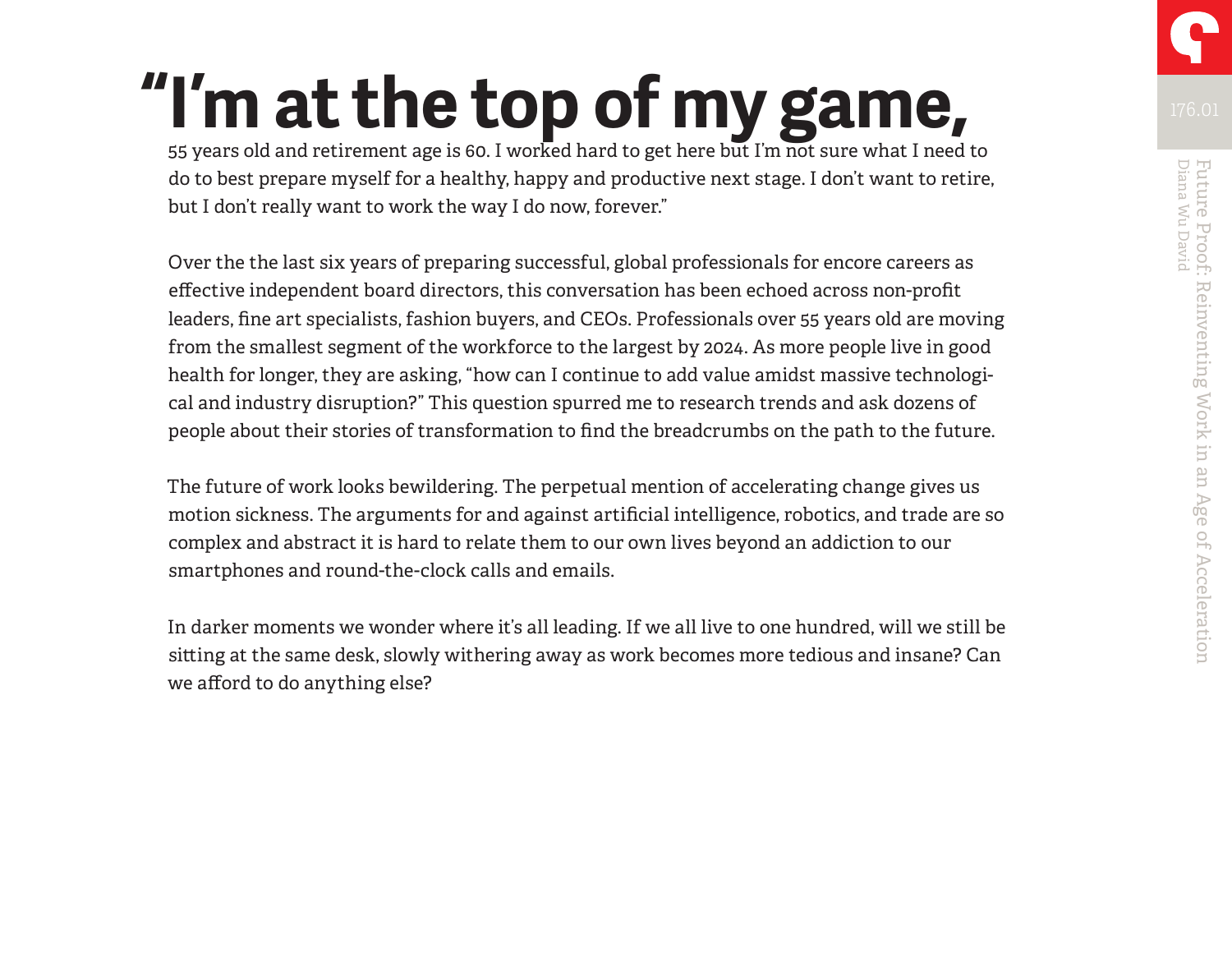Globalization, disruption, and longevity are colliding to transform our careers. With a longer lifespan and an end to the linear learn, earn, and retire model, the whole rhythm of work is transforming before our eyes. Across the world, the lifespan of a corporation has declined. The average tenure of a firm in the S&P 500 was twenty-four years in 2016 and is forecast to halve by 2027. Jobs tenures are shorter than ever, while our work life seems to go on to infinity and beyond. Exponential change means that everyone is perpetually considering how to re-invent themselves to keep up with shifting careers and mores.

Big shifts in work include a need to embrace agility and experimentation. Adopting the agile mindset used in business innovation, we can experiment and find opportunities to apply our knowledge and passion to new projects. Today, it's all about perpetually testing, analyzing the data, and trying new routes to success. We "learn how to learn," repackage, and add value and relevance to serve the company's, customer's, and society's changing needs. In doing so, we can more flexibly serve our own needs.

Another shift is from hierarchy to networks. Enabling technologies such as 5G on the horizon, interaction through Slack, Trello, or Google documents, new platforms like Upwork and Fiverr, or memberships like Onda Life are making the idea of working from the beach or co-working spaces around the world seem more commonplace and effective. Our tribes of trusted collaborators become more interesting than who is on what level of the company organizational chart.

Finally, forget reading, writing, and arithmetic or even coding as the single golden ticket to success. Soft skills are the new career makers. According to the World Economic Forum, OECD, and the Institute of the Future, our mindset shift should also embrace so-called "soft skills," personal attributes that enable someone to interact effectively and harmoniously with other people, as the new career makers in the twenty-first century. Character traits and competencies including creativity, collaboration, adaptability, and initiative make up the increasingly popular future skills, indices driving new educational assessments and hiring practices.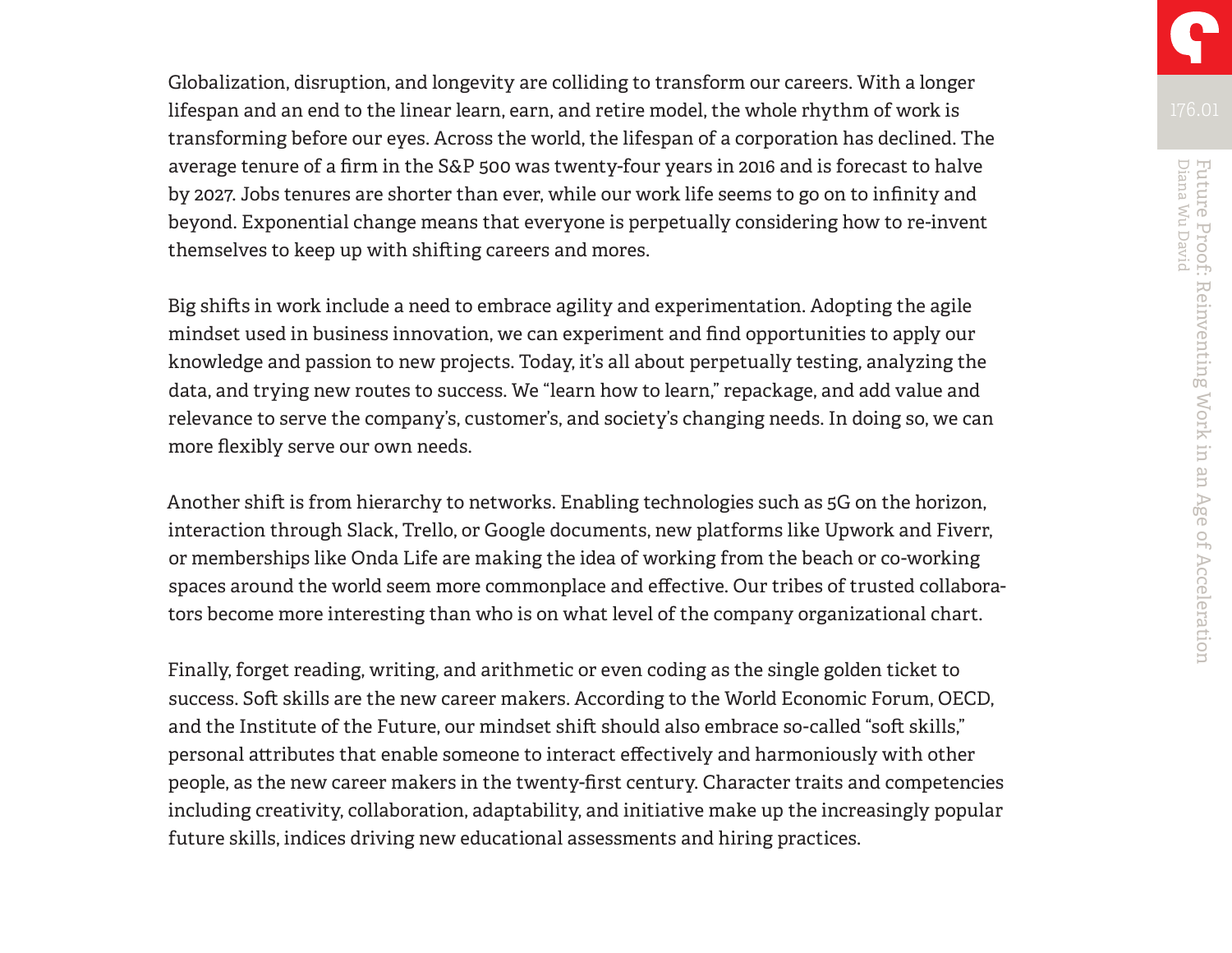The pace of change has accelerated and complexity has increased. Your "Adaptability Quotient" or AQ is moving head of IQ, and EQ is the new must have to deal with such an environment. In order to respond to the changes, you have to develop your agility muscle. Like a tennis player, training body and mind to be able to respond in multiple ways to the ball, we have to train ourselves to anticipate and take advantage to each new opportunity or challenge. Henny Sender of the *Financial Times* put it succinctly when he wrote (of my new book, *Future Proof),* "It is both a curse and a blessing of our fraught times that reinvention is no longer an option, but an obligation. Resilience rather than any formal qualification has become the key to both success and satisfaction."

Preparing for these accelerating shifts means moving beyond reliance on what you know to developing a practice that will allow you to keep up with change. Three commonalities stood out as keys to future-proofing:

Forget reading, writing, and arithmetic or even coding as the single golden ticket to success. Soft skills are the new career makers.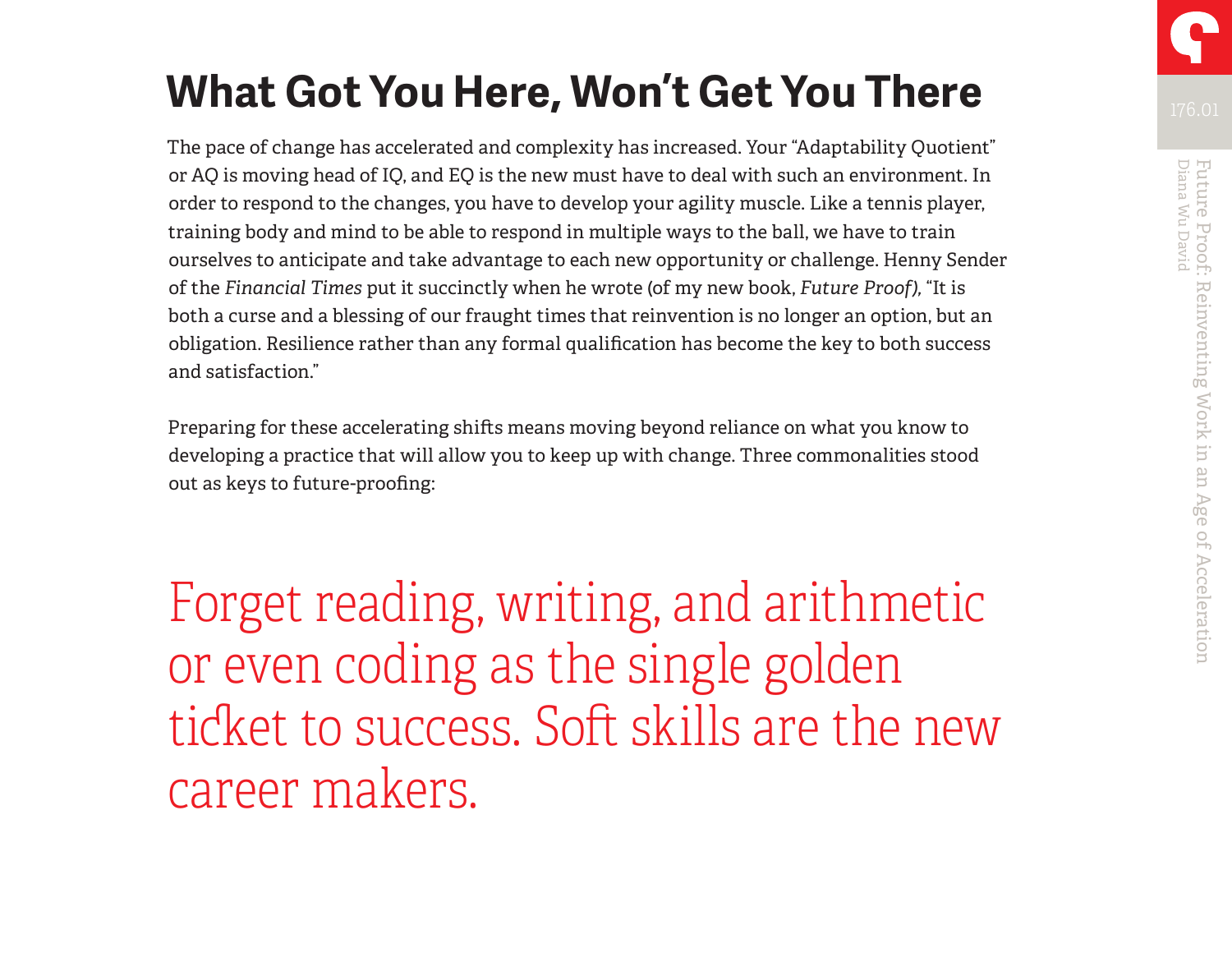**1. A focus on core values.** People worry about the future of work, old and young alike. How could you not with the dire headlines about robots taking away everyone's jobs? However, the professionals I spoke to that took the time to consider their core values were able to move beyond the status anxiety of leaving a big title or company brand and the fear of what other people would think of them. Instead they started with reflection about what a welllived life looked like and started to experiment and leverage new ways of work to make that happen. They used their values to filter out the noise and determine what to pursue in terms of new ideas, skills, and projects to take advantage of changes on the horizon. As Stephen Covey notes in *7 Habit of Highly Effective People*, "people can't live with change if there's not a changeless core inside them. The key to the ability to change is a changeless sense of who you are, what you are about and what you value."

Brian Tang, whose story is profiled in my book, could have stayed at a global investment bank for decades and been handsomely rewarded until the winds shifted. Instead he left to start up both a tech4good startup and a non-profit institute to help his industry navigate new regulation. He is now a go-to person for regtech and fintech across Asia, and founding executive director for Hong Kong University's interdisciplinary Law, Innovation, Technology and Entrepreneurship (LITE) program with many more interesting possibilities ahead.

**2. Agility.** Developing an adaptive muscle allowed the people I interviewed to pivot to adjacent opportunities or to translate past experience to new contributions. Taking small bets, relying on tight feedback loops to assess outcomes and doubling down was a skill that proved useful. Steve Stine, head of Asia Inside, started his podcast on the side of his executive recruiting career, taking advantage of his relationships in industry to tell the inside story of a quickly developing Asia. He found huge success and doubled down, leaving his corporate career behind to dedicate more time to growing his new media business.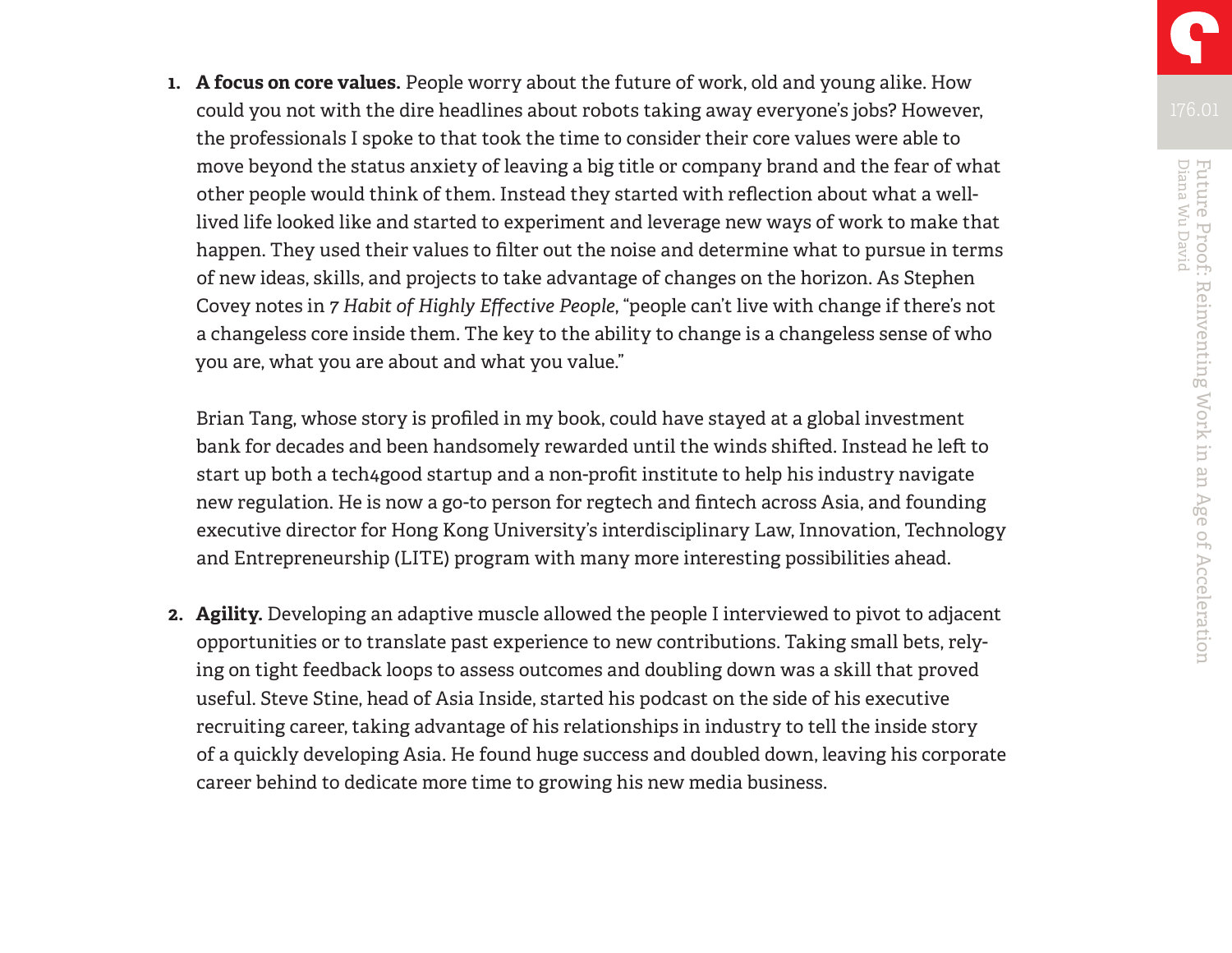**3. Learning Capacity.** Martin Lau, CEO of Tencent, said at a recent educational conference that learning to learn is the new key to success. When you're not sure where to invest, invest in understanding *how* you learn. In an age of lifelong learning, it is worth investing in specific practices to enhance how you learn for exponential long-term gain. You can, in the words of musicians Daft Punk: "Work it harder, Make it better, Do it faster, Makes us stronger." As new information comes in, you can then understand the best way to understand, process, and connect it to your existing knowledge. You are ready to use it to create new value. This is ramping up even more with the advent of neurofeedback, and even biohacking, but at the moment there is more stress on understanding your unique learner profile, chunking information and connecting the dots.

Professor of Engineering Dr. Barbara Oakley has created one of the most popular online courses in the world: "Learning How to Learn." In it, she recommends a few tips:

**a) Focus and then don't.** The brain has two modes of thinking—a 'focus' mode which, like my ski instruction, allows us to concentrate on materials, and a second, more diffuse neural resting state where consolidation of information occurs—and we need to employ both.

**b) Take regular breaks.** In the land of productivity, the "Pomodoro technique" is king. Set a timer for 25-minutes and reward yourself with a break. It helps overcome procrastination and allows for that diffuse learning to kick in.

**c) Practice.** Developing a neural pattern that can be reactivated when needed accelerates your learning. Remember the times tables in math? Despite being rote memorization, having the ability to quickly recall the answers to these simple equations is a core building block for future learning. The ability to call upon well-rehearsed neural chunks and add to them in number and complexity leads to greater procedural fluency and flow.

**d) Know your own learning style.** people learn differently and knowing your own learning style can ensure you adapt to the pace that suits you.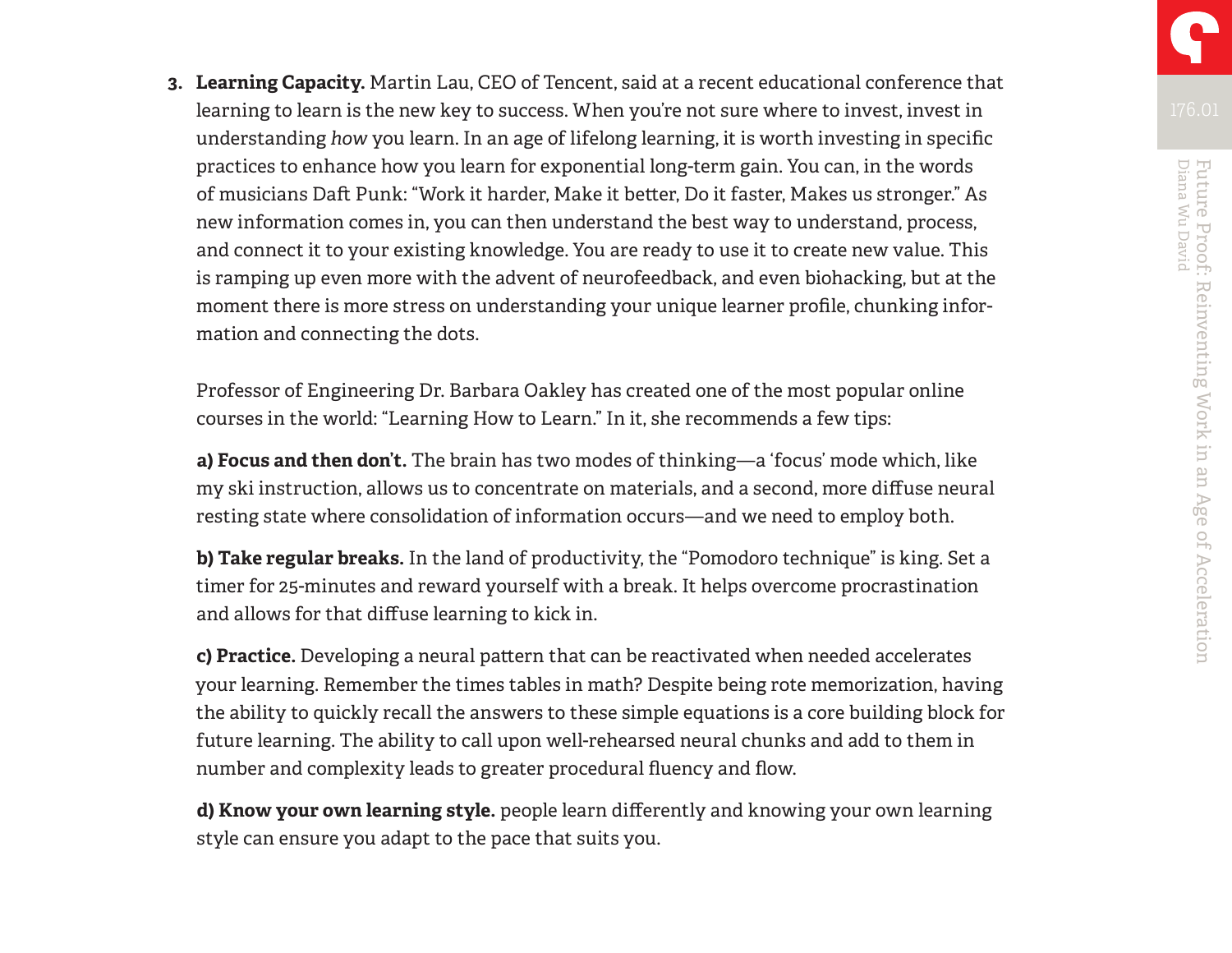You may decide to learn to code, improve your Spanish or run a marathon this year but understanding how you learn will make the process faster, better, stronger and more successful.

Work hard for the life you want, don't settle for the one that's been given to you.

*"You now have the potential for a more stimulating future as a result of having more time."*  - Lynda Gratton & Andrew Scott, *The 100-Year Life: Living and Working in an Age of Longevity* 

We have the chance for a more stimulating future and present as a result of knowing we have more time. We can take more time to enjoy life as a journey: live each day, pursue multiple talents and roles, take a sabbatical. We might have multiple careers, with time off for further education in between. That leaves time to explore other passions and interests and take time to be with our friends and family. These trends give us opportunity to pause and focus some energy in other important areas of our lives; to step outside the safety of living on autopilot and really live.

Work hard for the life you want, don't settle for the one that's been given to you.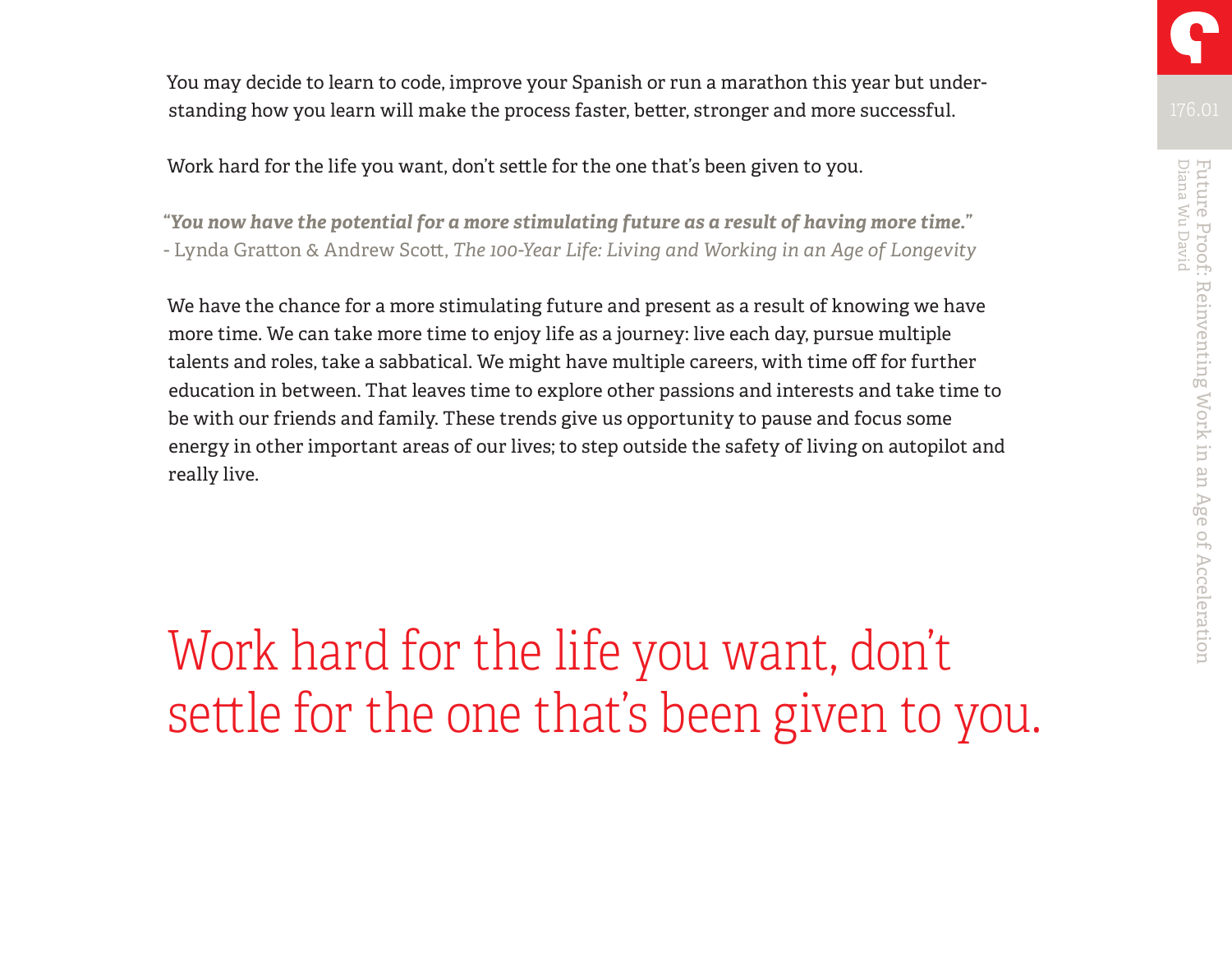Your professional development can only go as far as your own personal development. Success rests on investing in the fundamentals of values, connection, and commitment to stay grounded and resilient in the face of accelerating change.

The good news is that the future of work is not a clarion call for our demise. It's our magic portal to more balance and rhythm in our lives. In the same way that Millennials have transformed the workforce by showing us new priorities including purpose and well-being, an older generation of "Perennials", are forging a path on which they can determine what a well-lived life and career look like well into their 70s or 80s.

Today's challenges, from climate change to healthcare to inequality, are so complex and so vast that whole new configurations of specialists and interdisciplinary thinkers need to come together to find solutions and deliver outcomes. Developing the skills to adapt, collaborate and learn across geographies, functions, industries, and generations will be key.

# **Future-Proof Your Life**

When I changed my life balance, I returned to Bronnie Ware's article, "The Top Five Regrets of the Dying." Her regrets list is a great platform for a meaningful, agile, and fulfilling life. Here is what she found:

"I wish I hadn't worked so hard… I wish I'd had the courage to live a life true to myself, not the life others expected of me… I wish I'd had the courage to express my feelings… I wish I had stayed in touch with my friends… I wish that I had let myself be happier."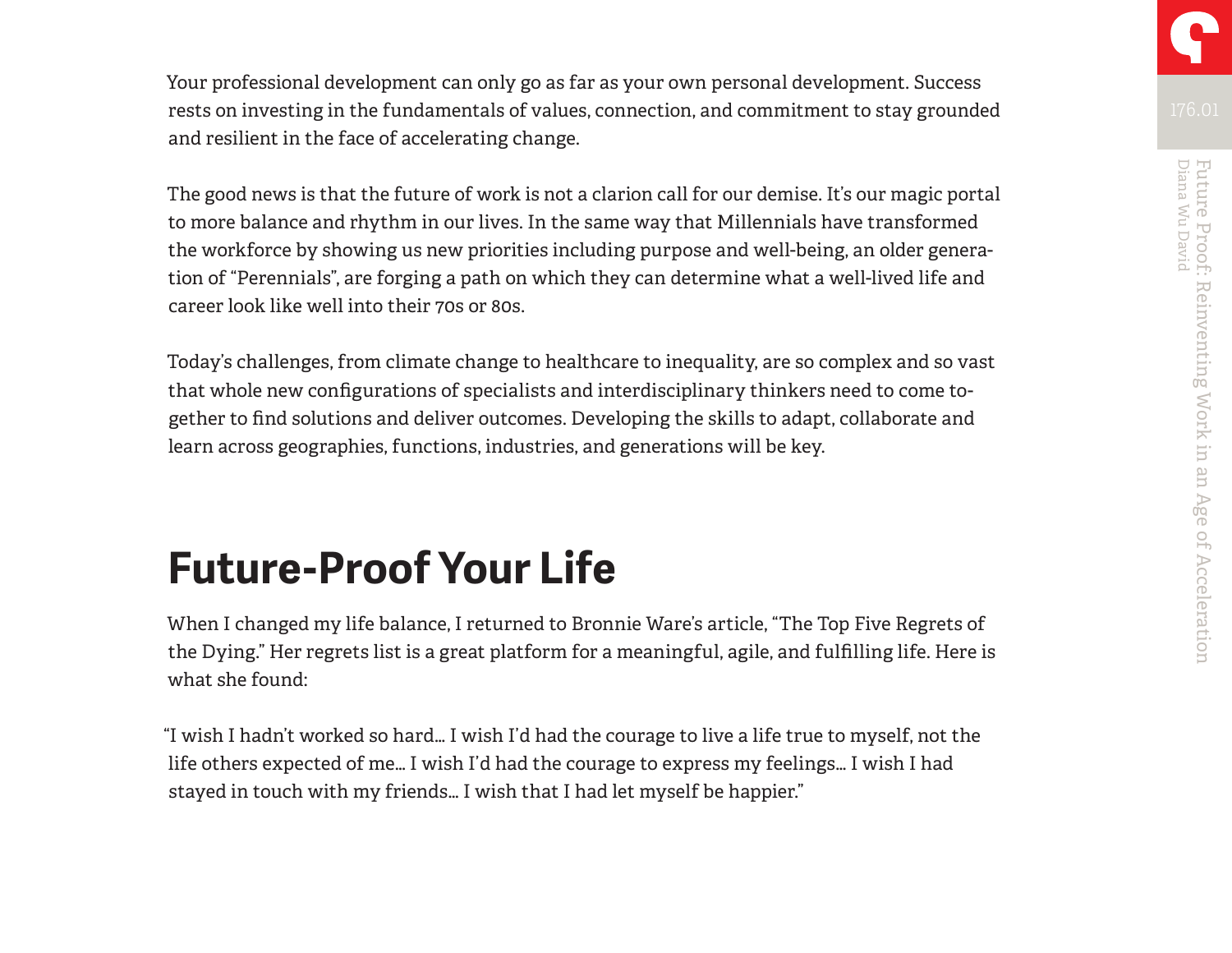Investing in your own happiness, having authentic relationships, and expressing your feelings is ultimately a life without regret.

There has never been a better or more important time to do this. Jobs today are becoming more fluid, with people moving among teams and between fields far more often.

Self-awareness is the new success and the only way to survive. Don't define yourself too narrowly. Learn to ground yourself at your core in the values of connection, commitment, and resiliency. It will help you see more clearly how your skills can take you much farther than your present position or job title.

Futurists, economists, and politicians tell us that robotics, automation, and artificial intelligence will not completely replace jobs but will drastically change them. **Things are changing fast, but those who are adaptable and forward thinking will find a place to succeed and thrive in the new workplace.**